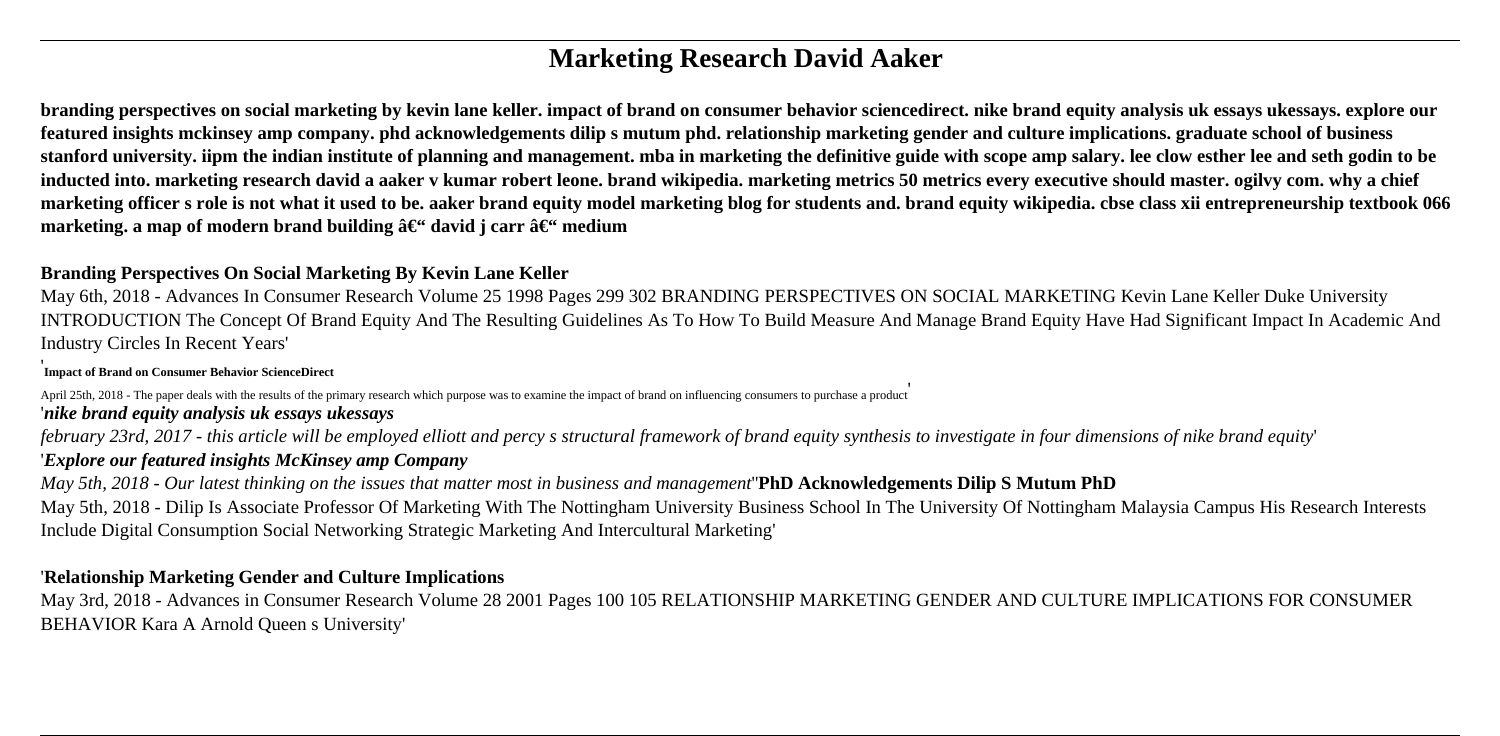#### '*graduate school of business stanford university*

*may 5th, 2018 - the mission of the stanford graduate school of business is to create ideas that deepen and advance the understanding of management and with these ideas develop innovative principled and insightful leaders who change the world*'

### '**IIPM The Indian Institute of Planning and Management**

**May 3rd, 2018 - The Indian Institute of Planning and Management Offers Full time and Integrated Programme in National Economic Planning and Entrepreneurship and European Exchange Program with IMI in Business management**'

# '**MBA IN MARKETING THE DEFINITIVE GUIDE WITH SCOPE AMP SALARY**

MAY 6TH, 2018 - THE MBA IN MARKETING IS INVOLVED IN THE SALES AND SERVICES OF THE PRODUCTS COMPETITIONS AND MARKET TRENDS OF THE BUSINESS MBA IN MARKETING EDUCATES THE STUDENTS ABOUT SALES MARKETING FIELDS EXECUTIVE AND LEADERSHIP MANAGEMENT SKILLS CONSUMER TRENDS MARKET STRATEGIES PRODUCT MANAGEMENT AND MARKET RESEARCH IN DIFFERENT INDUSTRIES'

### '**Lee Clow Esther Lee And Seth Godin To Be Inducted Into**

**May 6th, 2018 - The American Marketing Association New York Today Announced Three Industry Leaders Responsible For Outstanding Contributions To The Field Of** Marketing As 2018 Inductees To The Marketing Hall Of Fame® This Yearâ€<sup>™</sup>s Inductees Are Creative Legend Lee Clow Chairman TBWA Media Arts Lab And Director Of **Media Arts TBWA Worldwide Seth Godin Best**'

'**marketing research david a aaker v kumar robert leone**

may 2nd, 2018 - marketing research david a aaker v kumar robert leone george s day on amazon com free shipping on qualifying offers this book offers the best approach toward communicating the intricacies of marketing resea

#### '**brand wikipedia**

may 3rd, 2018 - a brand is a name term design symbol or other feature that distinguishes an organization or product from its rivals in the eyes of the customer brands are used in business marketing and advertising'

# '**Marketing Metrics 50 Metrics Every Executive Should Master**

**May 2nd, 2018 - MARKETING METRICS 50 METRICS EVERY EXECUTIVE SHOULD MASTER Paul W Farris Neil T Bendle Phillip E Pfeifer David J Reibstein**''*ogilvy com*

*May 6th, 2018 - Ideas insight and inspiration to help make your business more creative*''**Why A Chief Marketing Officer s Role Is Not What It Used To Be**

January 25th, 2018 - For chief marketing officers the only constant today is change'